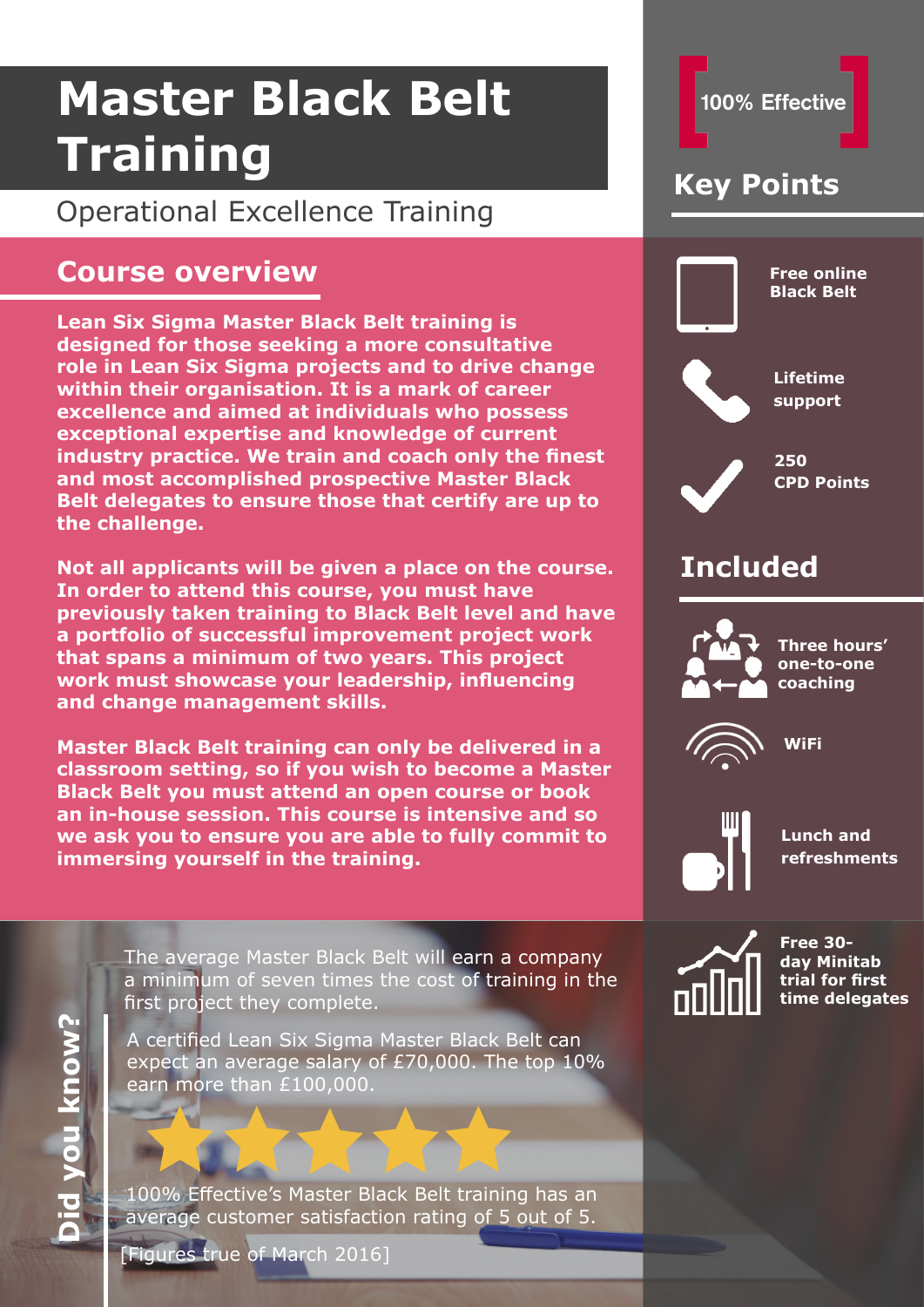#### **You'll need:**



**A laptop computer and a calculator**



**Minitab is a Windowsbased software so it is incompatible with Mac laptops**

### **Course content**

The most effective Lean Six Sigma Black Belts combine their technical ability with strong interpersonal skills. This training covers the DMAIC framework but also provides the soft skills necessary to engage with people.

The blended approach we use in the Master Black Belt training is proven to be more effective than traditional methods, while remaining enjoyable and rewarding.

The course follows this structure:



Duration of the course depends on the chosen study method

**For more details call 0800 066 3749 or visit 100pceffective.com for a live chat**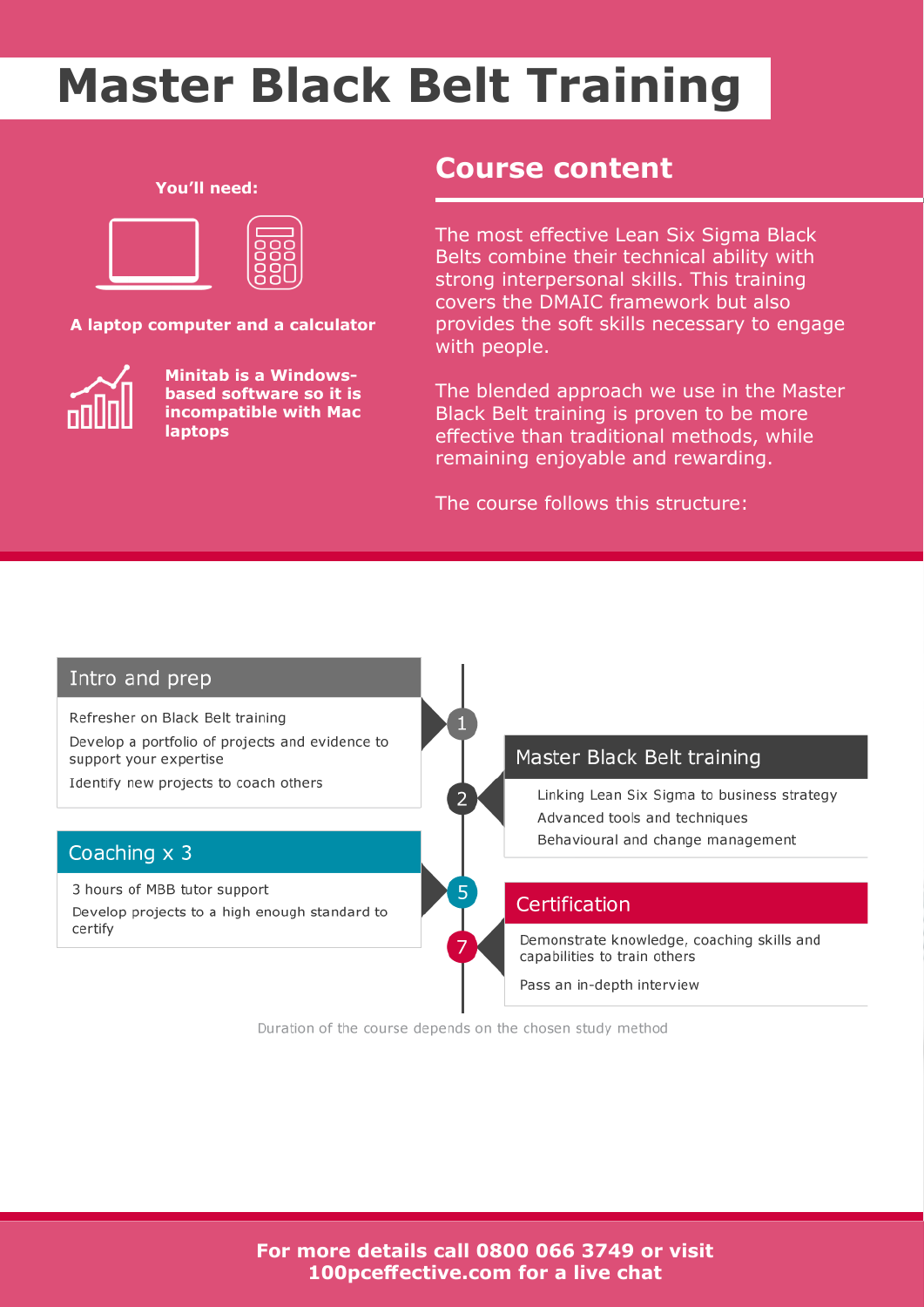## **What you'll learn**

The Lean Six Sigma Master Black Belt training course uses every learning style to ensure delegates learn everything they need to be effective in their roles.

The training covers the skills you'll need to succeed, which include:

#### **Lean Six Sigma champion and leadership**

- Linking strategy to Lean Six Sigma
- Deployment models for manufacturing and service
- Portfolio Management: how to select the best projects and ensure success
- Financial justifications
- Design for Six Sigma, DMADV methodology

### **Advanced Tools**

- Review and understand key Black Belt tools
- Advanced use of Minitab 17
- Advanced Voice of the Customer Surveys
- Simulations using various approaches Crystal ball
- Forecasting and queuing theory
- Advanced Statistics
	- Multivariate tolerance
	- Taguchi Loss Function/Cpm
	- Fractional Factorial Design
	- Residuals
	- Moods Median Test
	- Sign test
	- Kruskal-Wallace
	- Freidman
	- T-Sqr Chart
	- Using best fit model
	- LRT p-value
- Financial monitoring, measurement and analysis

### **Behavioural and Change Management**

- Company diagnostics to identify possible projects
- Advanced coaching skills
- Advanced influencing skills
- NLP
- Championing Lean Six Sigma motivational presenting
- Advanced communications skills
- Detailed change management skills



**For more details call 0800 066 3749 or visit 100pceffective.com for a live chat**